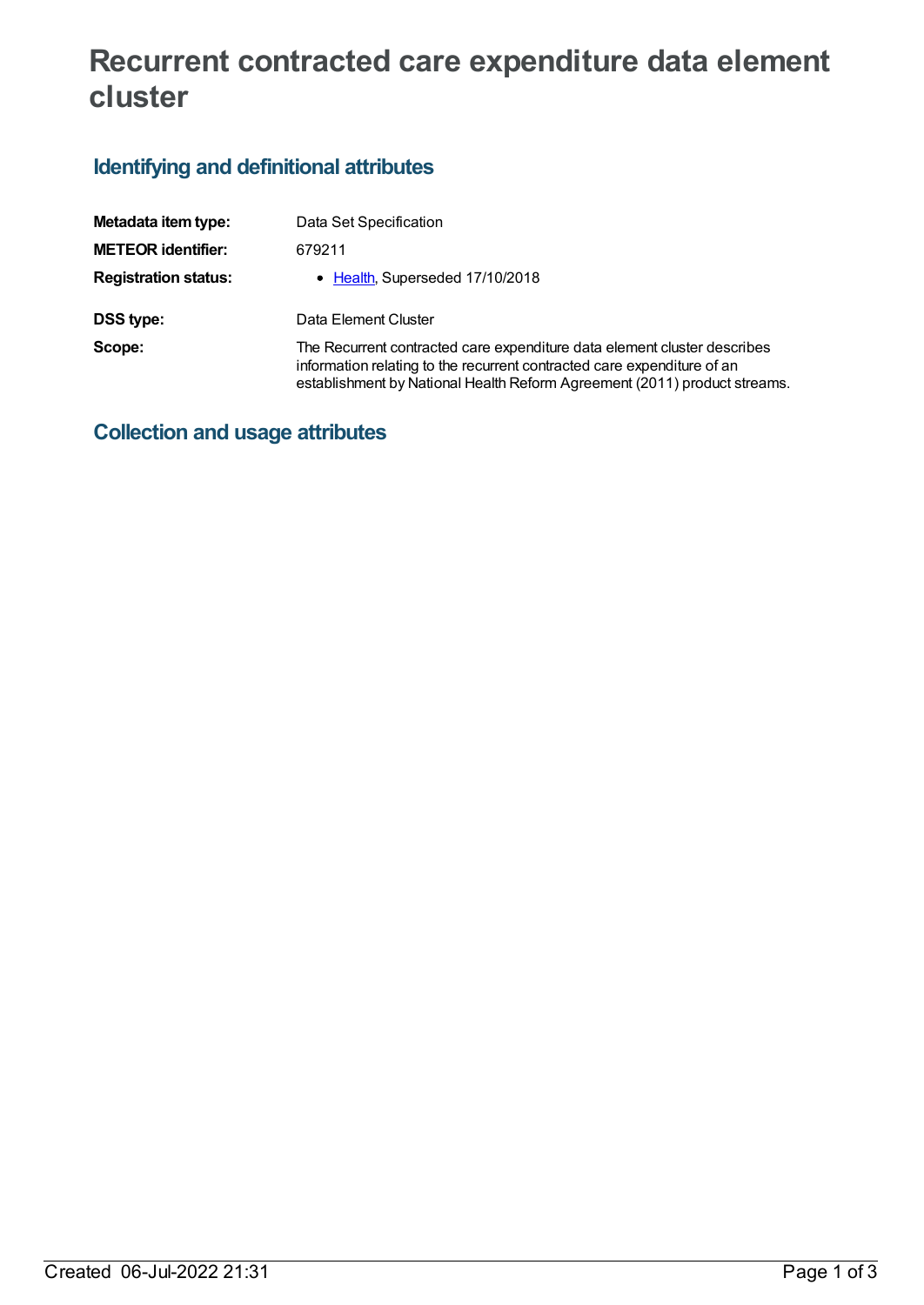**Guide for use:** All data reported in this cluster are estimated.

The Recurrent contracted care expenditure data element cluster comprises two data elements that when used in conjunction with each other describe the following information for an establishment:

| <b>Product stream</b>                                                                | <b>Total Australian</b><br>dollars |
|--------------------------------------------------------------------------------------|------------------------------------|
| Admitted acute care (excluding mental health care)(in-scope<br>for the NHRA)         | N[N(13)]                           |
| Admitted subacute care (excluding mental health care)(in-<br>scope for the NHRA)     | N[N(13)]                           |
| Other admitted care (excluding mental health care)(in-scope<br>for the NHRA)         | N[N(13)]                           |
| Admitted mental health care (in-scope for the NHRA)                                  | N[N(13)]                           |
| Emergency care services (in-scope for the NHRA)                                      | N[N(13)]                           |
| Non-admitted care (excluding emergency care)(in-scope for<br>the NHRA)               | N[N(13)]                           |
| Direct teaching, training and research                                               | N[N(13)]                           |
| Commonwealth funded aged care                                                        | N[N(13)]                           |
| Other aged care                                                                      | N[N(13)]                           |
| Non-admitted care (excluding emergency care)(out-of-scope<br>for the NHRA)           | N[N(13)]                           |
| Admitted acute care (excluding mental health care)(out-of-<br>scope for the NHRA)    | N[N(13)]                           |
| Admitted subacute care (excluding mental health care)(out-<br>of-scope for the NHRA) | N[N(13)]                           |
| Other admitted care (excluding mental health care)(out-of-<br>scope for the NHRA)    | N[N(13)]                           |
| Admitted mental health care (out-of-scope for the NHRA)                              | N[N(13)]                           |
| Emergency care services (out-of-scope for the NHRA)                                  | N[N(13)]                           |
| Depreciation (out-of-scope for the NHRA)                                             | N[N(13)]                           |
| Other (out-of-scope for the NHRA)                                                    | N[N(13)]                           |

#### **Source and reference attributes**

**Submitting organisation:** Independent Hospital Pricing Authority

#### **Relational attributes**

| Related metadata | Has been superseded by Recurrent contracted care expenditure data element |
|------------------|---------------------------------------------------------------------------|
| references:      | cluster                                                                   |
|                  |                                                                           |

• [Health](https://meteor.aihw.gov.au/RegistrationAuthority/12), Superseded 18/12/2019

Supersedes **Recurrent contracted care [expenditure](https://meteor.aihw.gov.au/content/643195) data element cluster** 

• [Health](https://meteor.aihw.gov.au/RegistrationAuthority/12), Superseded 25/01/2018